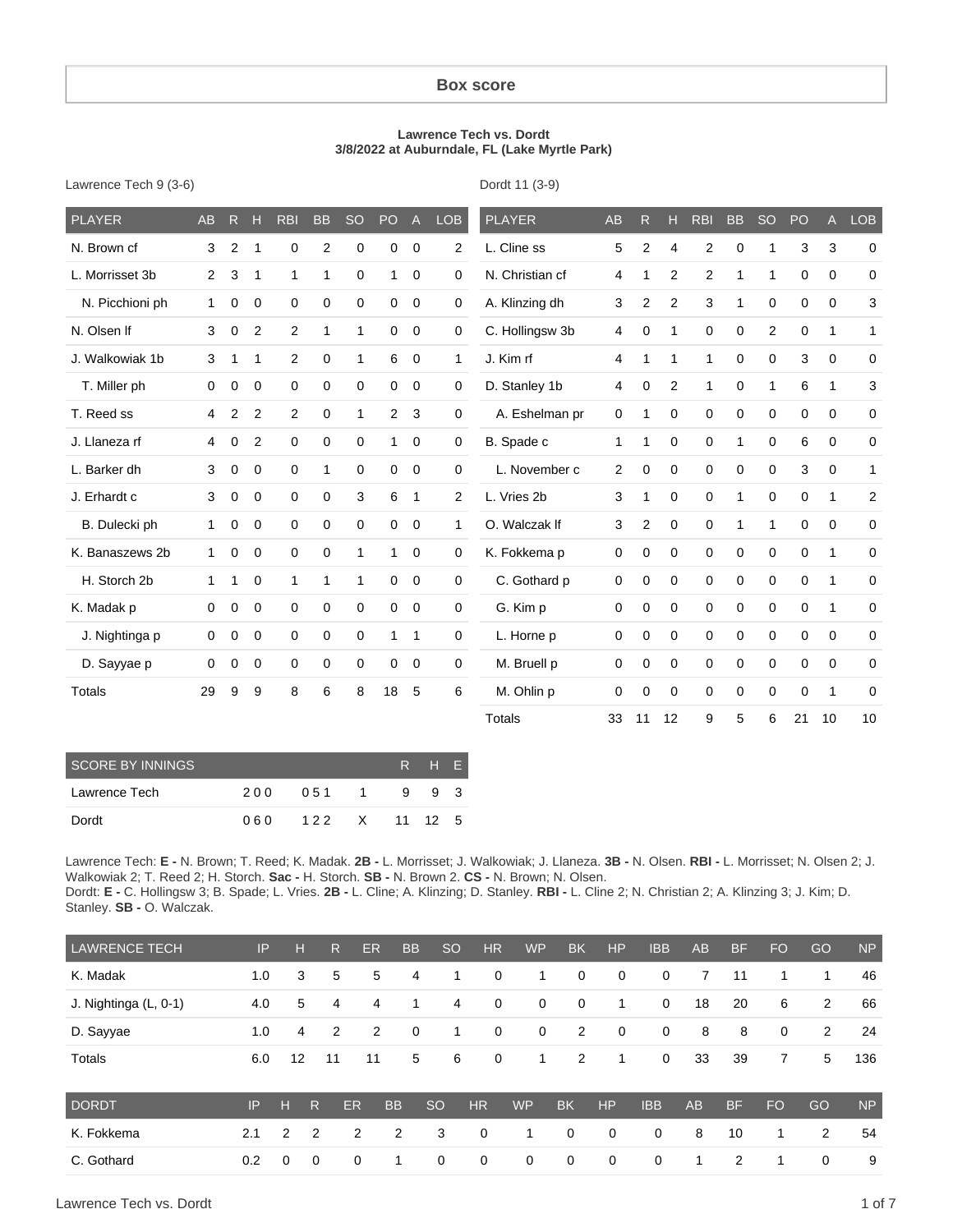| G. Kim             | 1.0              | $\blacksquare$ | $\overline{0}$ | $\mathbf{0}$   | - 0            | $\overline{2}$ | $\overline{0}$ | $\overline{0}$ | $\overline{\phantom{0}}$ | $\overline{1}$ | $\mathbf{0}$ | $\overline{4}$ | 5   | - 0            | $\overline{1}$ | 20  |
|--------------------|------------------|----------------|----------------|----------------|----------------|----------------|----------------|----------------|--------------------------|----------------|--------------|----------------|-----|----------------|----------------|-----|
| L. Horne           | 0.1              | $\overline{2}$ | $\overline{4}$ | $\overline{4}$ | $\overline{2}$ | $\overline{1}$ | $\mathbf{0}$   | $\overline{1}$ | $\overline{\mathbf{0}}$  | $\mathbf{0}$   | $\mathbf 0$  | 3              | 5   | $\overline{0}$ | $\mathbf{0}$   | 18  |
| M. Bruell (W, 1-0) | 0.2 <sub>0</sub> | $\overline{1}$ |                | $\mathbf{0}$   | $\overline{0}$ | - 0            | - 0            | - 0            | $\overline{\mathbf{0}}$  | $\overline{0}$ | $\mathbf{0}$ | 4              | 4   |                |                | 11  |
| M. Ohlin (Sv, 1)   | $2.0^{\circ}$    | $3\quad 2$     |                |                | $\blacksquare$ | $\overline{2}$ | $\overline{0}$ | - 0            | $\overline{\mathbf{0}}$  | $\overline{0}$ | $\mathbf{0}$ | 9              | -11 |                | 3              | -41 |
| Totals             | 7.0              | - 9            | - 9            |                | -6             | -8             | $\overline{0}$ | $\overline{2}$ | $\overline{0}$           | $\overline{1}$ | $\mathbf{0}$ | 29             | 37  | 4              | 7              | 153 |

Lawrence Tech: **Batters Faced -** K. Madak 11; J. Nightinga 20; D. Sayyae 8. **HBP -** J. Nightinga. Dordt: **Batters Faced -** K. Fokkema 10; C. Gothard 2; G. Kim 5; L. Horne 5; M. Bruell 4; M. Ohlin 11. **HBP -** G. Kim.

#### **Start:** 9:30 PM **Duration:** 3:12 **Attendance:** 30

Weather: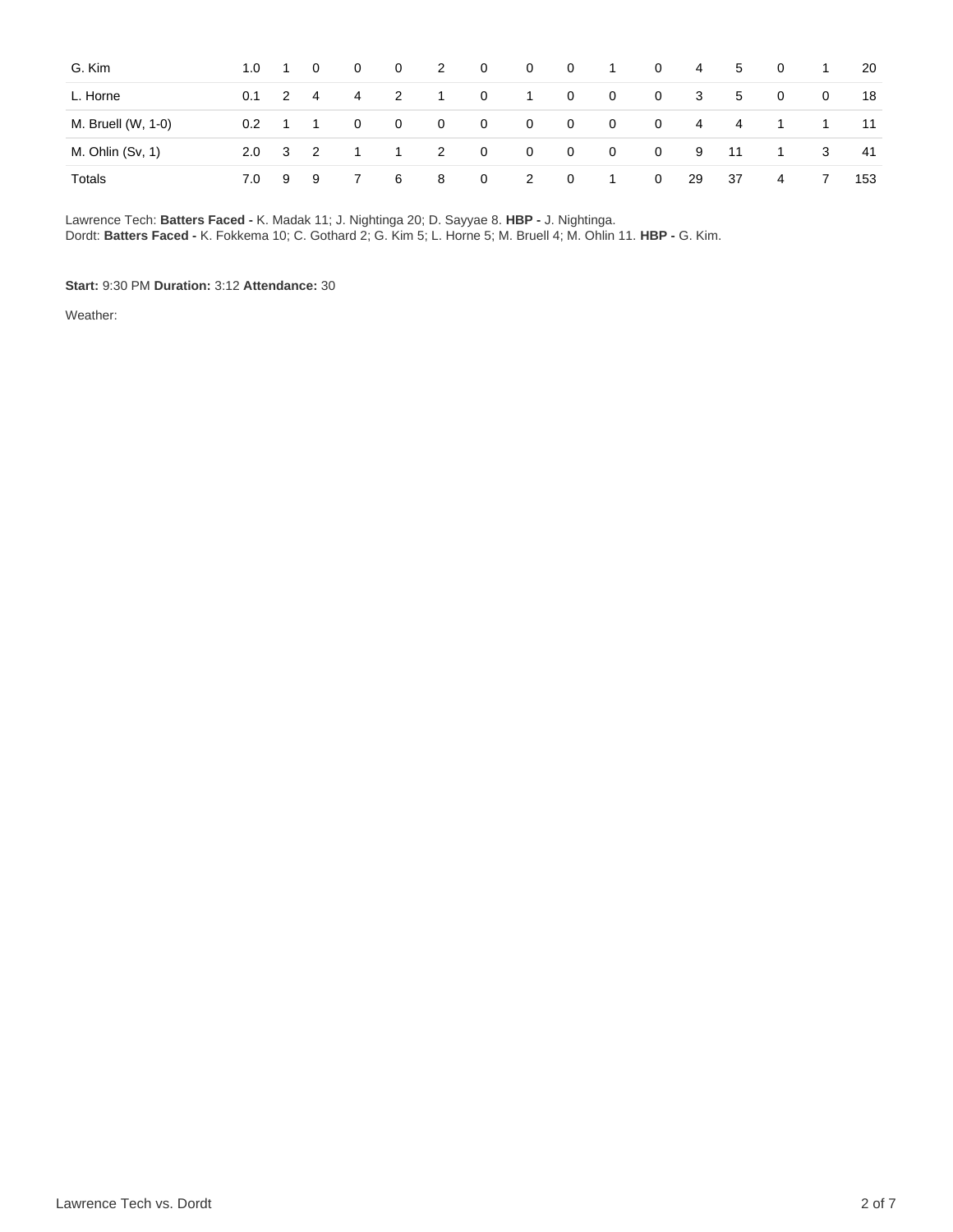# **Scoring Summary**

| <b>INNINGS</b>           | <b>PLAY</b>                                                                                                               | $V - H$  |
|--------------------------|---------------------------------------------------------------------------------------------------------------------------|----------|
| Lawrence Tech<br>1st     | L. Morrisset doubled down the If line, RBI; N. Brown scored.                                                              | $1 - 0$  |
| Lawrence Tech<br>1st     | N. Olsen singled up the middle, RBI; L. Morrisset scored.                                                                 | 2 - 0    |
| Dordt<br>2nd             | L. Cline singled through the right side, RBI; O. Walczak advanced to second; L. Vries advanced to third; B. Spade scored. | $2 - 1$  |
| Dordt<br>2nd             | N. Christian singled through the right side, 2 RBI; L. Cline advanced to second; O. Walczak scored; L. Vries scored.      | $2 - 3$  |
| Dordt<br>2nd             | A. Klinzing doubled down the rf line, 2 RBI; N. Christian scored; L. Cline scored.                                        | $2 - 5$  |
| Dordt<br>2 <sub>nd</sub> | J. Kim reached on a fielder's choice, RBI; C. Hollingsw advanced to second; A. Klinzing scored.                           | $2 - 6$  |
| Dordt<br>4th             | D. Stanley singled to left field, RBI; A. Klinzing scored.                                                                | $2 - 7$  |
| Lawrence Tech<br>5th     | J. Walkowiak doubled, 2 RBI; L. Morrisset advanced to third; N. Brown scored; H. Storch scored.                           | 4 - 7    |
| Lawrence Tech<br>5th     | T. Reed singled, advanced to second on a throwing error by 2b, 2 RBI; J. Walkowiak scored; L. Morrisset L. Morrisset.     | $5 - 7$  |
| Lawrence Tech<br>5th     | L. Barker reached first on an error by 3b, advanced to second on a throwing error by 3b; T. Reed scored, unearned.        | $6 - 7$  |
| Dordt<br>5th             | L. Cline doubled to left center, RBI; O. Walczak scored.                                                                  | $6 - 8$  |
| Dordt<br>5th             | A. Klinzing singled up the middle, RBI, advanced to second on a throwing error by cf; L. Cline scored.                    | $6 - 9$  |
| Lawrence Tech<br>6th     | N. Olsen tripled to center field, RBI; L. Morrisset scored, unearned.                                                     | $7 - 9$  |
| Dordt<br>6th             | A. Eshelman advanced to third on a balk; J. Kim scored on a balk.                                                         | $7 - 10$ |
| Dordt<br>6th             | L. Vries reached first on an error by ss; A. Eshelman scored.                                                             | $7 - 11$ |
| Lawrence Tech<br>7th     | H. Storch lined out to rf, sacrifice fly, RBI; T. Reed scored.                                                            | $8 - 11$ |

# **All Plays**

## **Lawrence Tech Top of 1st Inning**

N. Brown walked.

N. Brown advanced to second on a wild pitch.

N. Brown stole third.

**L. Morrisset doubled down the lf line, RBI; N. Brown scored.**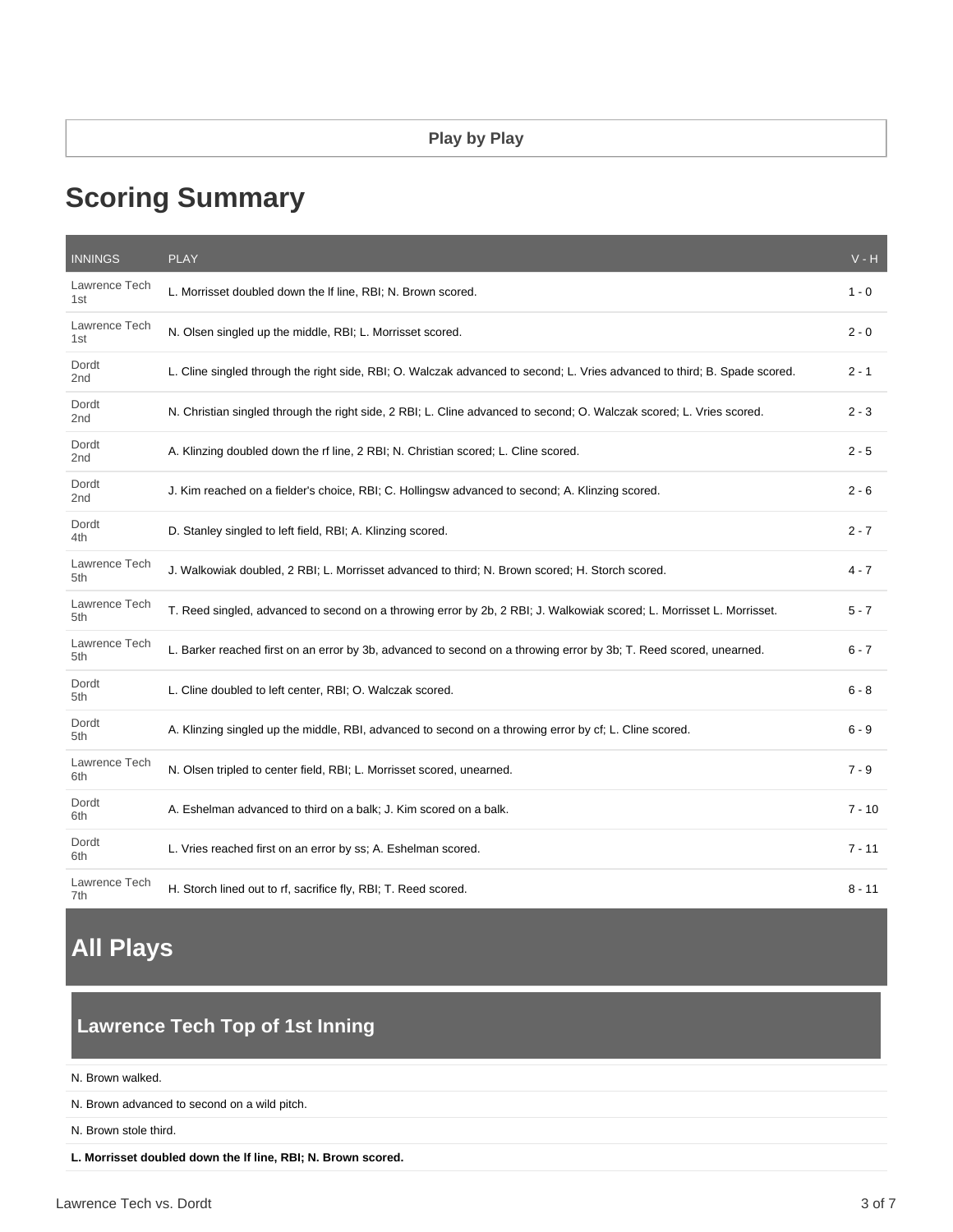#### **N. Olsen singled up the middle, RBI; L. Morrisset scored.**

- N. Olsen Failed pickoff attempt.
- N. Olsen Failed pickoff attempt.

J. Walkowiak struck out swinging. (1 out)

- N. Olsen Failed pickoff attempt.
- N. Olsen Failed pickoff attempt.
- N. Olsen Failed pickoff attempt.

N. Olsen out at second p to 1b to ss, caught stealing, picked off. (2 out)

T. Reed lined out to rf. (3 out)

**Inning Summary: 2 Runs , 2 Hits , 0 Errors , 0 LOB**

### **Dordt Bottom of 1st Inning**

L. Cline singled through the right side.

N. Christian walked; L. Cline advanced to second.

N. Christian advanced to second; L. Cline Failed pickoff attempt, advanced to third on a throwing error by p.

A. Klinzing walked.

C. Hollingsw struck out looking. (1 out)

J. Kim popped up to ss. (2 out)

D. Stanley reached on a fielder's choice; A. Klinzing out at second ss to 2b. (3 out)

**Inning Summary: 0 Runs , 1 Hits , 1 Errors , 3 LOB**

### **Lawrence Tech Top of 2nd Inning**

J. Llaneza grounded out to ss. (1 out)

L. Barker grounded out to 3b. (2 out)

J. Erhardt struck out swinging. (3 out)

**Inning Summary: 0 Runs , 0 Hits , 0 Errors , 0 LOB**

### **Dordt Bottom of 2nd Inning**

B. Spade walked.

B. Spade advanced to second on a wild pitch.

L. Vries walked.

O. Walczak reached on a fielder's choice, bunt; L. Vries advanced to second; B. Spade advanced to third.

**L. Cline singled through the right side, RBI; O. Walczak advanced to second; L. Vries advanced to third; B. Spade scored.**

**N. Christian singled through the right side, 2 RBI; L. Cline advanced to second; O. Walczak scored; L. Vries scored.**

J. Nightinga to p for K. Madak.

**A. Klinzing doubled down the rf line, 2 RBI; N. Christian scored; L. Cline scored.**

C. Hollingsw singled to left field; A. Klinzing advanced to third.

**J. Kim reached on a fielder's choice, RBI; C. Hollingsw advanced to second; A. Klinzing scored.**

D. Stanley struck out looking. (1 out)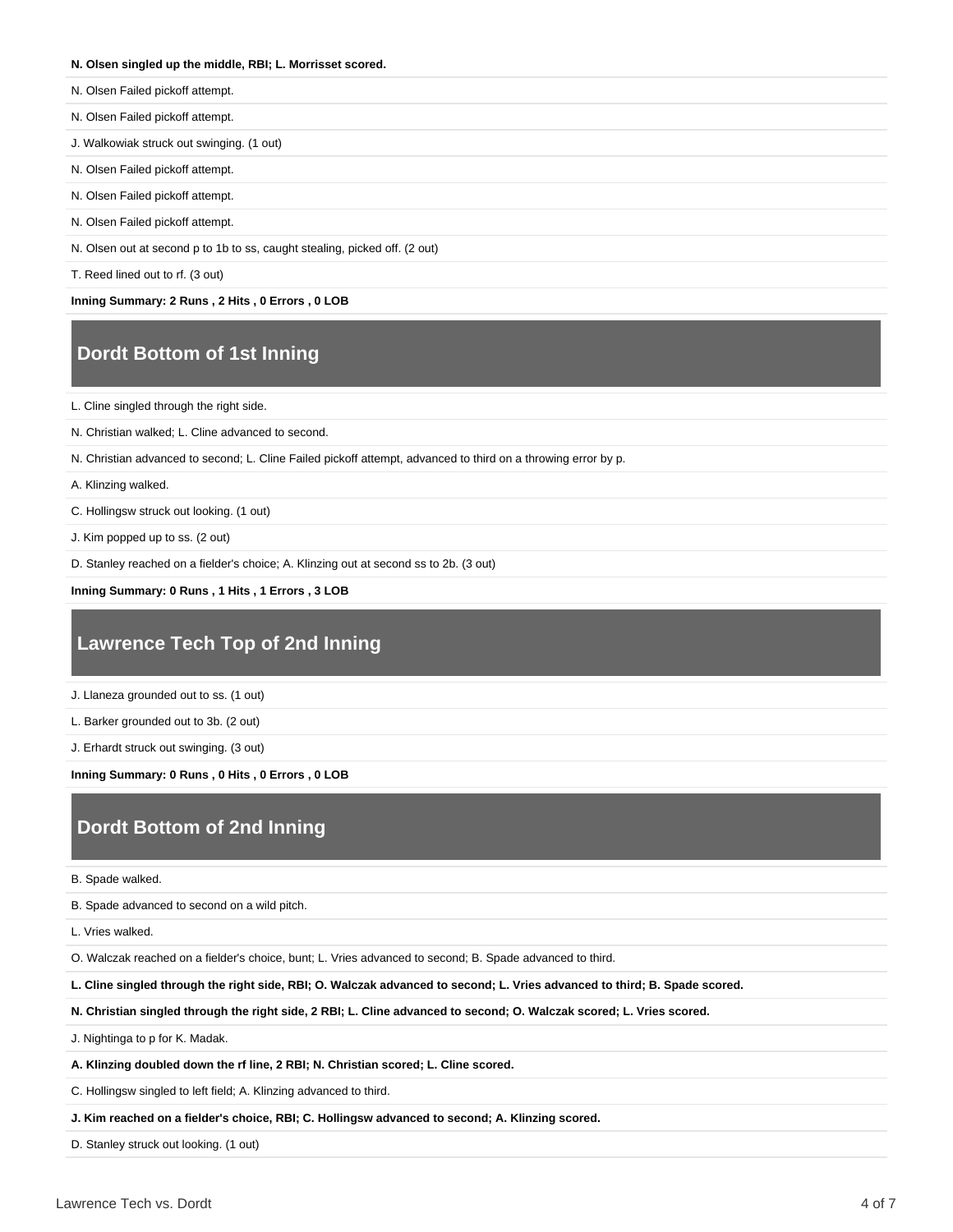L. Vries lined out to p. (3 out)

**Inning Summary: 6 Runs , 4 Hits , 0 Errors , 2 LOB**

### **Lawrence Tech Top of 3rd Inning**

K. Banaszews struck out looking. (1 out)

N. Brown walked.

C. Gothard to p for K. Fokkema.

N. Picchioni pinch hit for L. Morrisset.

N. Brown Failed pickoff attempt.

N. Picchioni flied out to rf. (2 out)

N. Brown stole second, advanced to third on a throwing error by c.

N. Olsen walked.

T. Miller pinch hit for J. Walkowiak.

N. Brown out at home p to c, caught stealing. (3 out)

**Inning Summary: 0 Runs , 0 Hits , 1 Errors , 2 LOB**

### **Dordt Bottom of 3rd Inning**

L. Morrisset to 3b for N. Picchioni.

J. Walkowiak to 1b for T. Miller.

H. Storch to 2b for K. Banaszews.

O. Walczak fouled out to 1b. (1 out)

L. Cline struck out looking. (2 out)

N. Christian lined out to 1b. (3 out)

**Inning Summary: 0 Runs , 0 Hits , 0 Errors , 0 LOB**

#### **Lawrence Tech Top of 4th Inning**

G. Kim to p for C. Gothard.

J. Walkowiak hit by pitch.

T. Reed struck out swinging. (1 out)

J. Llaneza singled to center field; J. Walkowiak advanced to second.

L. Barker grounded out to p; J. Llaneza advanced to second; J. Walkowiak advanced to third. (2 out)

J. Erhardt struck out swinging. (3 out)

**Inning Summary: 0 Runs , 1 Hits , 0 Errors , 2 LOB**

#### **Dordt Bottom of 4th Inning**

A. Klinzing hit by pitch.

C. Hollingsw struck out swinging. (1 out)

A. Klinzing Failed pickoff attempt.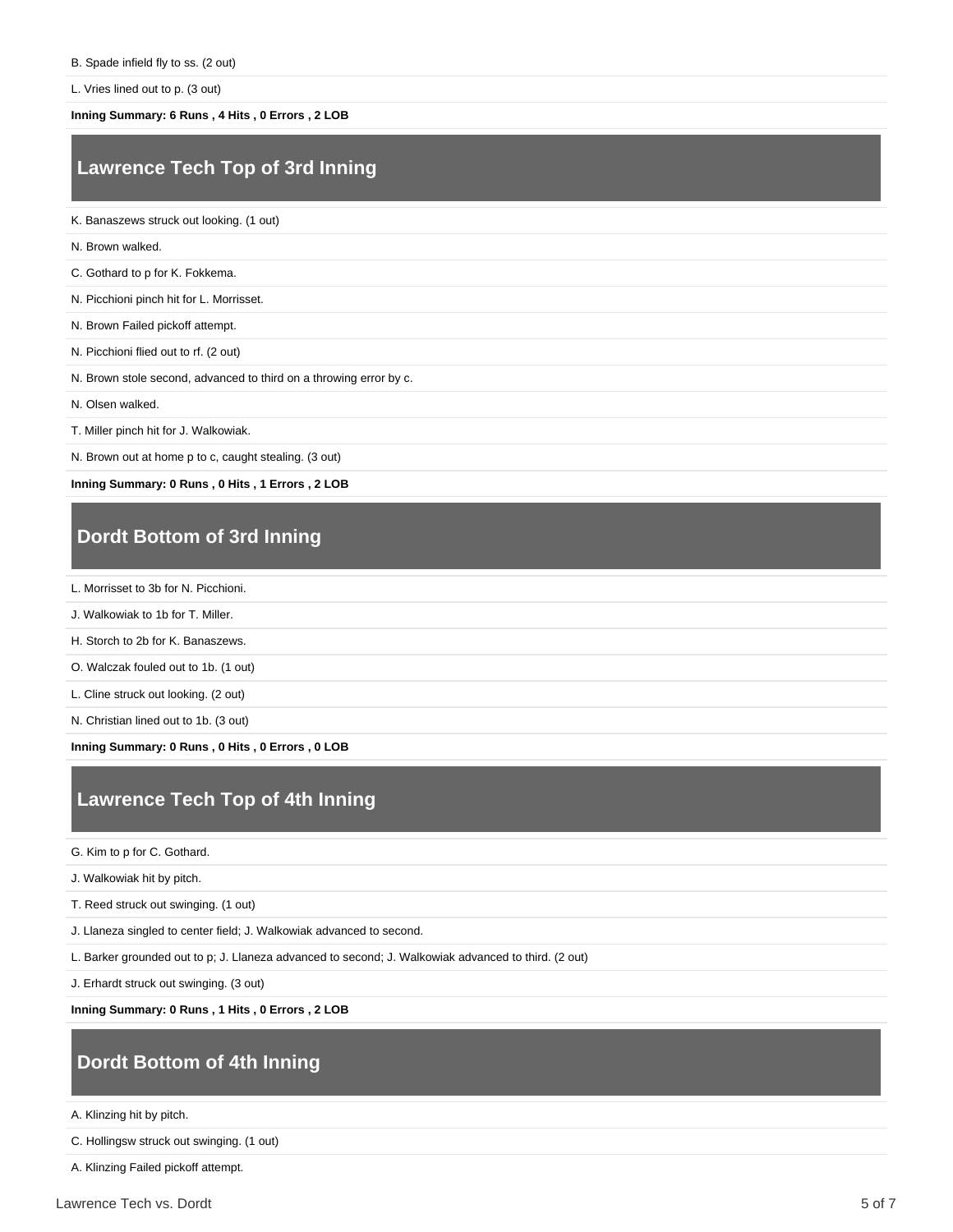#### A. Klinzing Failed pickoff attempt.

J. Kim grounded out to p; A. Klinzing advanced to second. (2 out)

#### **D. Stanley singled to left field, RBI; A. Klinzing scored.**

L. November pinch hit for B. Spade.

- D. Stanley Failed pickoff attempt.
- D. Stanley Failed pickoff attempt.
- D. Stanley Failed pickoff attempt.
- L. November lined out to rf. (3 out)

**Inning Summary: 1 Runs , 1 Hits , 0 Errors , 1 LOB**

#### **Lawrence Tech Top of 5th Inning**

L. November to c.

L. Horne to p for G. Kim.

H. Storch walked.

N. Brown singled to left center; H. Storch advanced to second.

N. Brown advanced to second on a wild pitch; H. Storch advanced to third on a wild pitch.

L. Morrisset walked.

N. Olsen struck out swinging. (1 out)

**J. Walkowiak doubled, 2 RBI; L. Morrisset advanced to third; N. Brown scored; H. Storch scored.**

M. Bruell to p for L. Horne.

**T. Reed singled, advanced to second on a throwing error by 2b, 2 RBI; J. Walkowiak scored; L. Morrisset L. Morrisset.**

J. Llaneza grounded out to ss. (2 out)

**L. Barker reached first on an error by 3b, advanced to second on a throwing error by 3b; T. Reed scored, unearned.**

B. Dulecki pinch hit for J. Erhardt.

B. Dulecki lined out to ss. (3 out)

**Inning Summary: 4 Runs , 3 Hits , 3 Errors , 1 LOB**

#### **Dordt Bottom of 5th Inning**

J. Erhardt to c for B. Dulecki.

L. Vries fouled out to 3b. (1 out)

O. Walczak walked.

O. Walczak Failed pickoff attempt.

O. Walczak stole second.

**L. Cline doubled to left center, RBI; O. Walczak scored.**

N. Christian struck out swinging. (2 out)

**A. Klinzing singled up the middle, RBI, advanced to second on a throwing error by cf; L. Cline scored.**

C. Hollingsw grounded out to c. (3 out)

**Inning Summary: 2 Runs , 2 Hits , 1 Errors , 1 LOB**

#### **Lawrence Tech Top of 6th Inning**